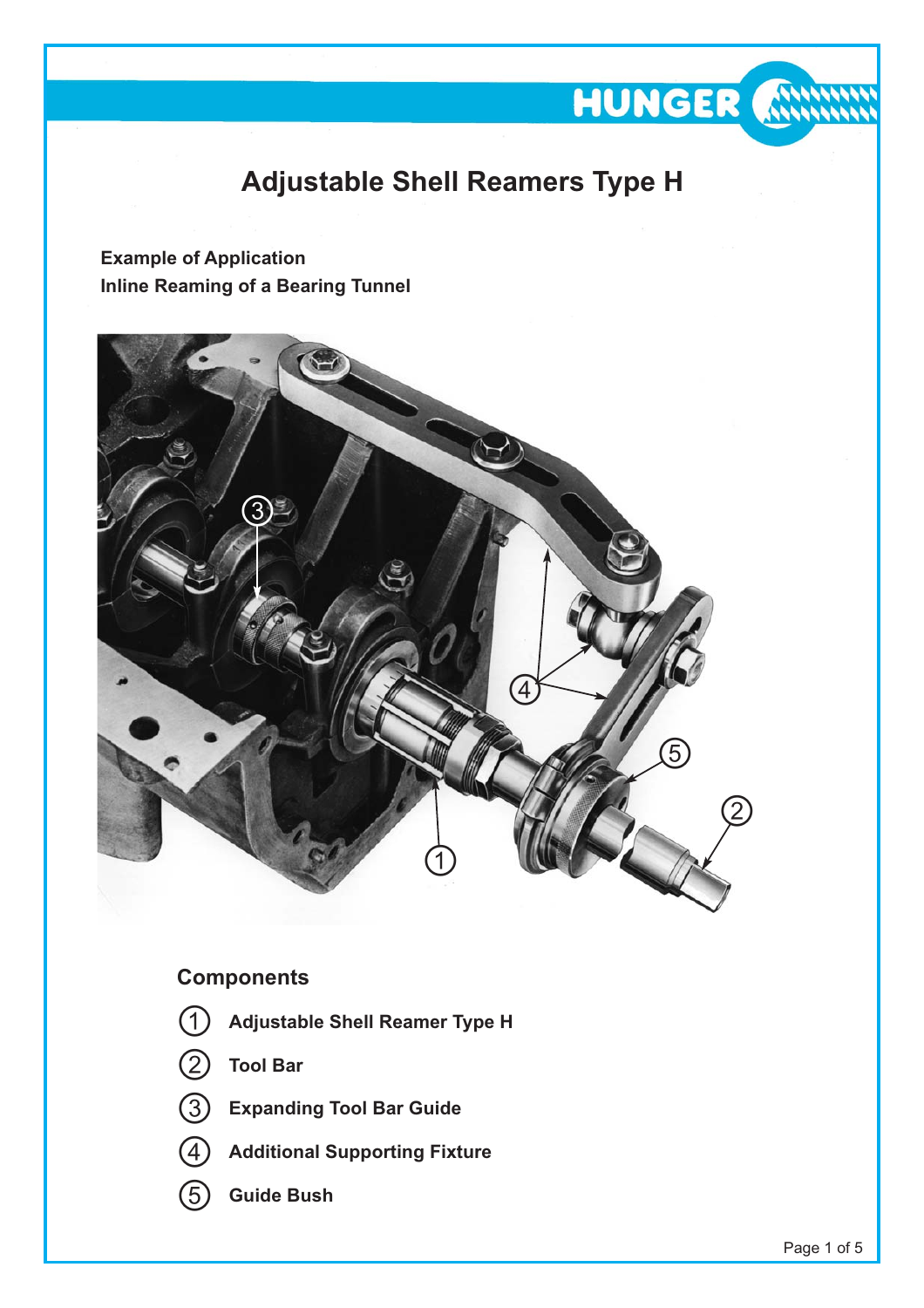# **Adjustable Shell Reamers Type H**

#### **Application:**

The reamer for inline reaming of a series of holes, particularly the holes of bearing tunnels.

#### **Design:**

Right-hand cutting shell reamer with expanding blades.

The reamer fits on a tool bar and may be positioned along the tool bar at any desired position.

The reamer is automatically locked in place on the tool bar by an expanding clamping spring as soon as the reamer blades are brought into engagement with the bore.

Expanding tool bar guides and supporting fixtures for the tool bar are available to ensure excact alignment of the tool bar when reaming a series of aligned holes.

The nuts for adjusting the blades are marked with a circular scale.

One graduation of the scale corresponds to an alteration of the reamer diameter by 0,02 mm.



| <b>Size</b>             | <b>Size</b><br>Range<br>mm | <b>Takes</b><br><b>Tool Bar</b><br>d mm | Length<br>Overall<br>$L1$ mm | Length<br><b>Blades</b><br>$L2$ mm | Nut<br>SW<br>mm | No. of<br><b>Blades</b> | Weight<br>kg   |
|-------------------------|----------------------------|-----------------------------------------|------------------------------|------------------------------------|-----------------|-------------------------|----------------|
| H 36                    | $36 - 38$                  | 20                                      | 96                           | 44                                 | 32              | 6                       | 0,370          |
| H 38                    | $38 - 41$                  | 20                                      | 99                           | 44                                 | 34              | 6                       | 0,450          |
| H 41                    | $41 - 44$                  | 20                                      | 104                          | 48                                 | 38              | 6                       | 0,590          |
| H 44<br>H 47            | 44 - 47<br>47 - 51         | 25<br>25                                | 104<br>108                   | 48<br>48                           | 40<br>43        | 6<br>6                  | 0,590<br>0,760 |
| H 51                    | $51 - 54$                  | 30                                      | 108                          | 52                                 | 47              | 5                       | 0,830          |
| H 54                    | $54 - 58$                  | 30                                      | 113                          | 52                                 | 47              | 6                       | 0,930          |
| H 58                    | $58 - 62$                  | 30                                      | 113                          | 52                                 | 53              | 6                       | 1,180          |
| H <sub>62</sub><br>H 65 | $62 - 65$<br>$65 - 69$     | 35<br>35                                | 114<br>118                   | 52<br>57                           | 58<br>58        | 8<br>8                  | 1,290<br>1,490 |
| H 69                    | 69 - 73                    | 40                                      | 118                          | 57                                 | 64              | 8                       | 1,790          |
| H 73                    | $73 - 78$                  | 40                                      | 123                          | 57                                 | 68              | 8                       | 1,970          |
| H 78<br>H 83            | 78 - 83<br>$83 - 88$       | 45<br>45                                | 124<br>124                   | 57<br>60                           | 70<br>78        | 8<br>8                  | 2,110<br>2,750 |
| H 88                    | 88 - 93                    | 50                                      | 124                          | 60                                 | 83              | 8                       | 3,000          |
| H 93                    | $93 - 99$                  | 50                                      | 127                          | 60                                 | 83              | 10                      | 3,490          |
| H 99                    | $99 - 105$                 | 50                                      | 127                          | 60                                 | $\star$         | 10                      | 4,200          |
| H 105                   | 105 - 111                  | 50                                      | 127                          | 60                                 | $\ast$          | 10                      | 5,040          |

\* Adjustment of the nuts with hook wrench.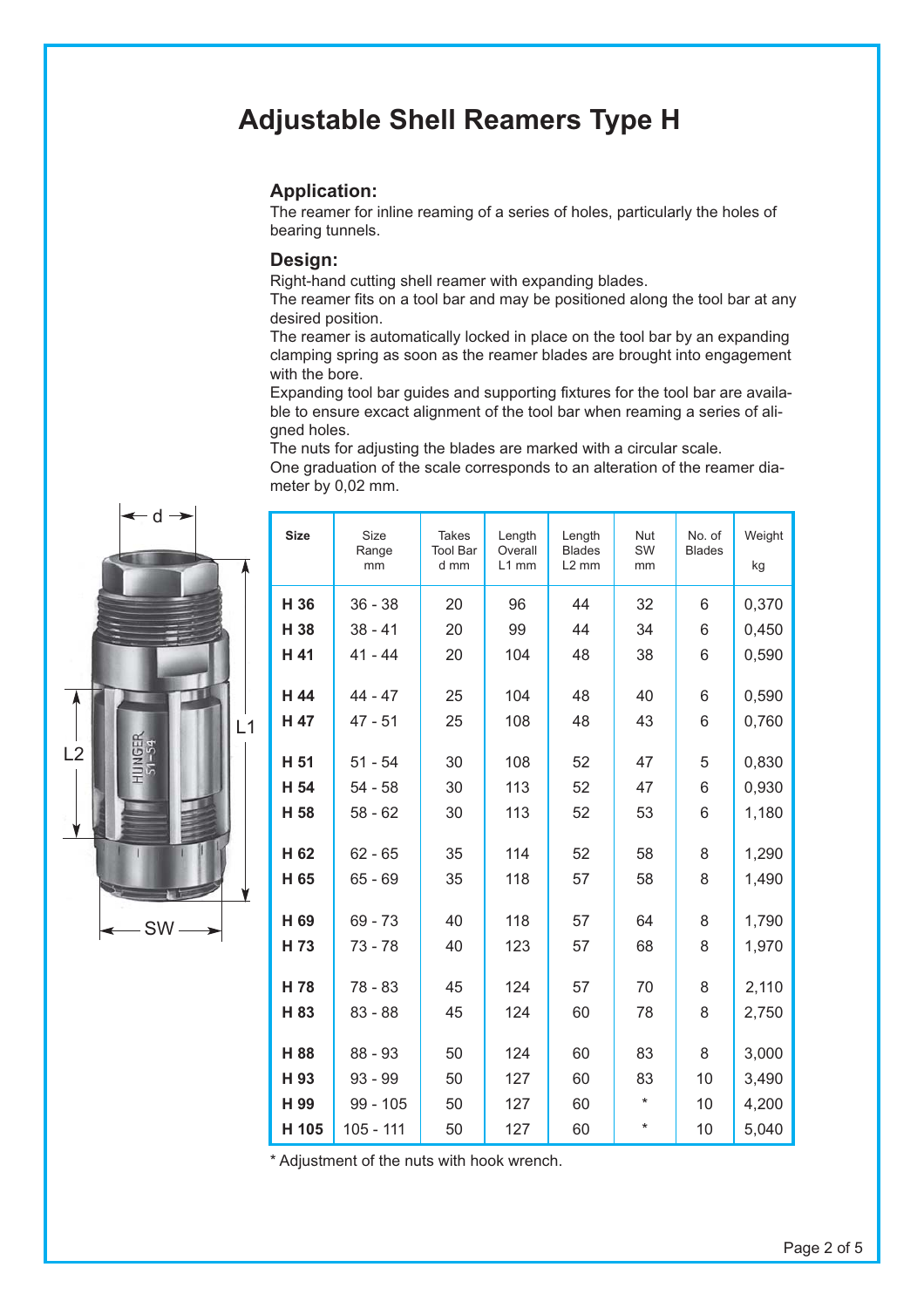# **Adjustable Shell Reamers Type H**

### **Order Information:**

The reamers are fitte with blades made from high quality special steel to ensure superior cutting efficiency.

The production of reamers with hard chromium coated blades and of hard chromium coated replacement blades has been discontinued. Remainders of stock are available as long as stock last.

| <b>Size</b> | <b>Reamers</b>                   |                                  | <b>Replacement Blades*</b>       |                                 | <b>Replacement Nuts</b> |                             | Replacement                |
|-------------|----------------------------------|----------------------------------|----------------------------------|---------------------------------|-------------------------|-----------------------------|----------------------------|
|             | <b>Special Steel</b><br>Part No. | <b>Hard Chromium</b><br>Part No. | <b>Special Steel</b><br>Part No. | <b>Hard Chromium</b><br>Part No | Front Nut<br>Part No.   | <b>Back Nut</b><br>Part No. | <b>Springs</b><br>Part No. |
|             |                                  |                                  |                                  |                                 |                         |                             |                            |
| H 36        | 150 36 000                       | 151 36 000                       | 150 36 400                       | 151 36 400                      | 150 36 511              | 150 36 511                  | 150 20 600                 |
| H 38        | 150 38 000                       | 151 38 000                       | 150 38 400                       | 151 38 400                      | 150 38 511              | 150 38 511                  | 150 20 600                 |
| H 41        | 150 41 000                       | 151 41 000                       | 150 41 400                       | 151 41 400                      | 150 41 511              | 150 41 511                  | 150 20 600                 |
| H 44        | 150 44 000                       | 151 44 000                       | 150 44 400                       | 151 44 400                      | 150 44 511              | 150 44 511                  | 150 25 600                 |
| H 47        | 150 47 000                       | 151 47 000                       | 150 47 400                       | 151 47 400                      | 150 47 511              | 150 47 511                  | 150 25 600                 |
|             |                                  |                                  |                                  |                                 |                         |                             |                            |
| H 51        | 150 51 000                       | 151 51 000                       | 150 51 400                       | 151 51 400                      | 150 51 511              | 150 51 511                  | 150 30 600                 |
| H 54        | 150 54 000                       | 151 54 000                       | 150 54 400                       | 151 54 400                      | 150 54 511              | 150 54 511                  | 150 30 600                 |
| H 58        | 150 58 000                       | 151 58 000                       | 150 58 400                       | 151 58 400                      | 150 58 511              | 150 58 521                  | 150 30 600                 |
|             |                                  |                                  |                                  |                                 |                         |                             |                            |
| H 62        | 150 62 000                       | 151 62 000                       | 150 62 400                       | 151 62 400                      | 150 62 511              | 150 62 511                  | 150 35 600                 |
| H 65        | 150 65 000                       | 151 65 000                       | 150 65 400                       | 151 65 400                      | 150 65 511              | 150 65 511                  | 150 35 600                 |
| H 69        | 150 69 000                       | 151 69 000                       | 150 69 400                       | 151 69 400                      | 150 69 511              | 150 69 511                  | 150 40 600                 |
| H 73        | 150 73 000                       | 151 73 000                       | 150 73 400                       | 151 73 400                      | 150 73 511              | 150 73 521                  | 150 40 600                 |
|             |                                  |                                  |                                  |                                 |                         |                             |                            |
| H 78        | 150 78 000                       | 151 78 000                       | 150 78 400                       | 151 78 400                      | 150 78 511              | 150 78 511                  | 150 45 600                 |
| H 83        | 150 81 000                       | 151 81 000                       | 150 81 400                       | 151 81 400                      | 150 81 511              | 150 81 511                  | 150 45 600                 |
| H 88        | 150 82 000                       | 151 82 000                       | 150 82 400                       | 151 82 400                      | 150 82 511              | 150 82 511                  | 150 50 600                 |
| H 93        | 150 83 000                       | 151 83 000                       | 150 83 400                       | 151 83 400                      | 150 83 511              | 150 83 511                  | 150 50 600                 |
| H 99        | 150 84 000                       | 151 84 000                       | 150 82 400                       | 151 84 400                      | 150 84 511              | 150 84 511                  | 150 50 600                 |
| H 105       | 150 85 000                       | 151 85 000                       | 150 82 400                       | 151 85 400                      | 150 85 511              | 150 85 511                  | 150 50 600                 |
|             |                                  |                                  |                                  |                                 |                         |                             |                            |

\* Replacement blades are furnished in matched sets.

The blades are finish-ground and, therefore, no grinding is needed after the blades have been inserted in the reamer body.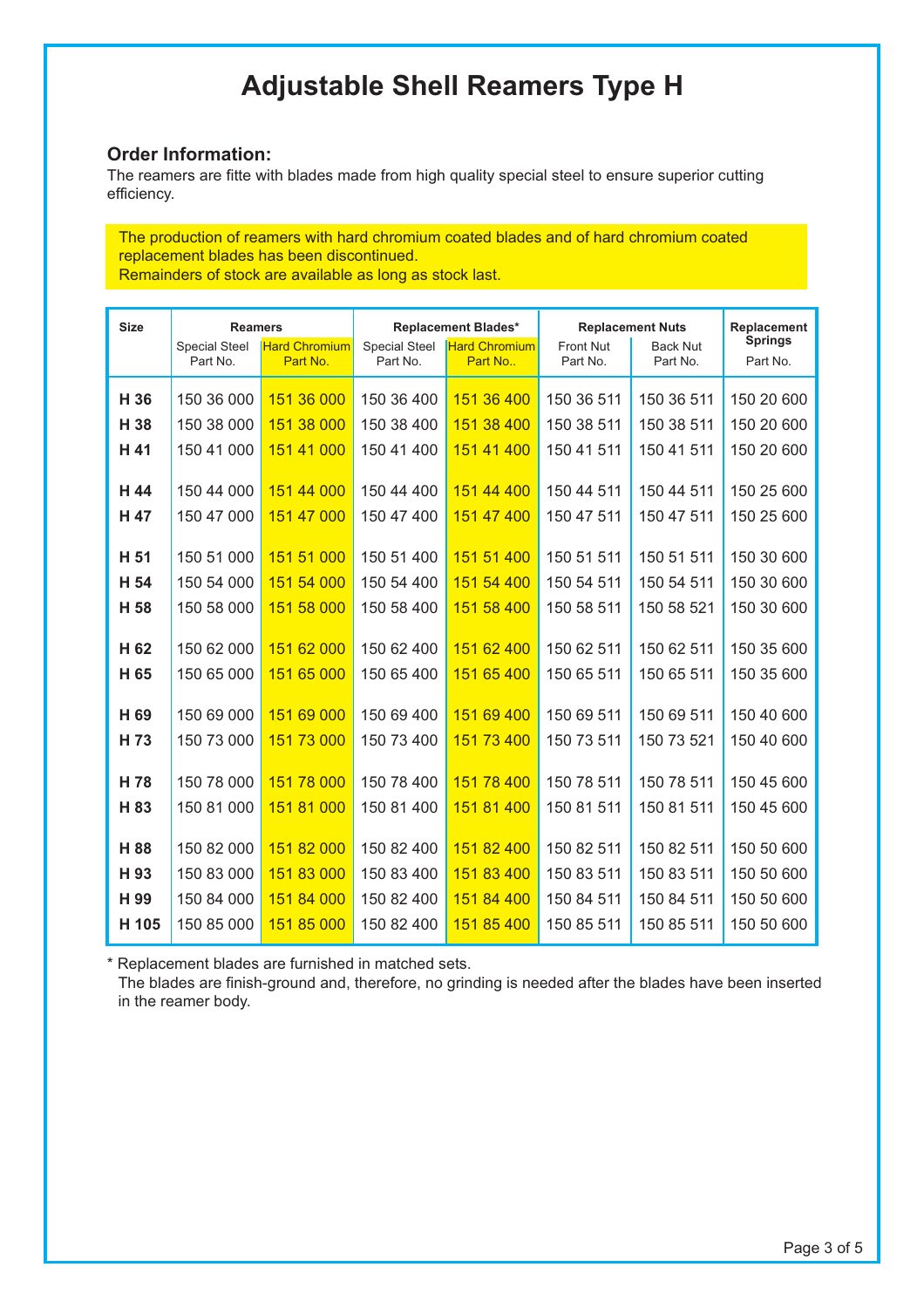

# **Tool Bars for Reamers Type H**

### **Application:**

The tool bars are required to guide the shell reamer types H.

### **Design:**

The tool bars are provided with squares at both ends so that a tap wrench may be applied at each end.

The tool bars are precision ground bars so that the reamers are precisely guided at each position along the bars.

# **Order Information:**

| <b>Tool Bar</b> |                    |                  |                  |                            |              |
|-----------------|--------------------|------------------|------------------|----------------------------|--------------|
| Part No.        | for<br>Reamer Size | Diameter<br>D mm | Length<br>$L$ mm | Square<br>SW <sub>mm</sub> | Weight<br>kg |
| 152 20 101      | H 36 - H 41        | 20               | 1000             | 13                         | 2,420        |
| 152 25 101      | H 44 - H 47        | 25               | 1000             | 13                         | 3,740        |
| 152 30 121      | H 51 - H 58        | 30               | 1200             | 16                         | 6,540        |
| 152 30 151      | $H$ 51 - H 58      | 30               | 1500             | 16                         | 12,000       |
| 152 35 121      | $H$ 62 - H 65      | 35               | 1200             | 18                         | 8,750        |
| 152 40 151      | H 69 - H 73        | 40               | 1500             | 18                         | 14,400       |
| 152 45 151      | H 78 - H 83        | 45               | 1500             | 22                         | 18,110       |
| 152 50 171      | H 88 - H 105       | 50               | 1700             | 22                         | 25,200       |

Special length tool bars on request.

# **Expanding Tool Bar Guides**

### **Application:**

The tool bar guides are clamped into the holes of bearing tunnels to guide the tool bar.

### **Design:**

d D

The tool bar guides are provided with wedges which can be forced outward against the hole to lock the tool bar guide in the hole. The wedges are actuated by an adjusting nut.

## **Order Information:**

|            | <b>Tool Bar Guides</b><br>for | <b>Bore</b> | <b>Expansion Range</b> | Weight |
|------------|-------------------------------|-------------|------------------------|--------|
| Part No.   | Reamer Size                   | d mm        | $D$ mm                 | kg     |
| 153 20 000 | H 36 - H 41                   | 20          | $35,5 - 54$            | 0,200  |
| 153 25 000 | H 44 - H 47                   | 25          | $43,5 - 62$            | 0,300  |
| 153 30 000 | H 51 - H 58                   | 30          | $49.5 - 74$            | 0,410  |
| 153 35 000 | H 62 - H 65                   | 35          | $61,5 - 83$            | 0,620  |
| 153 40 000 | H 69 - H 73                   | 40          | $68,5 - 93$            | 0,800  |
| 153 45 000 | H 78 - H 83                   | 45          | 77,5 - 105             | 1,100  |
| 153 50 000 | H 88 - H 105                  | 50          | $87.5 - 127$           | 1,550  |